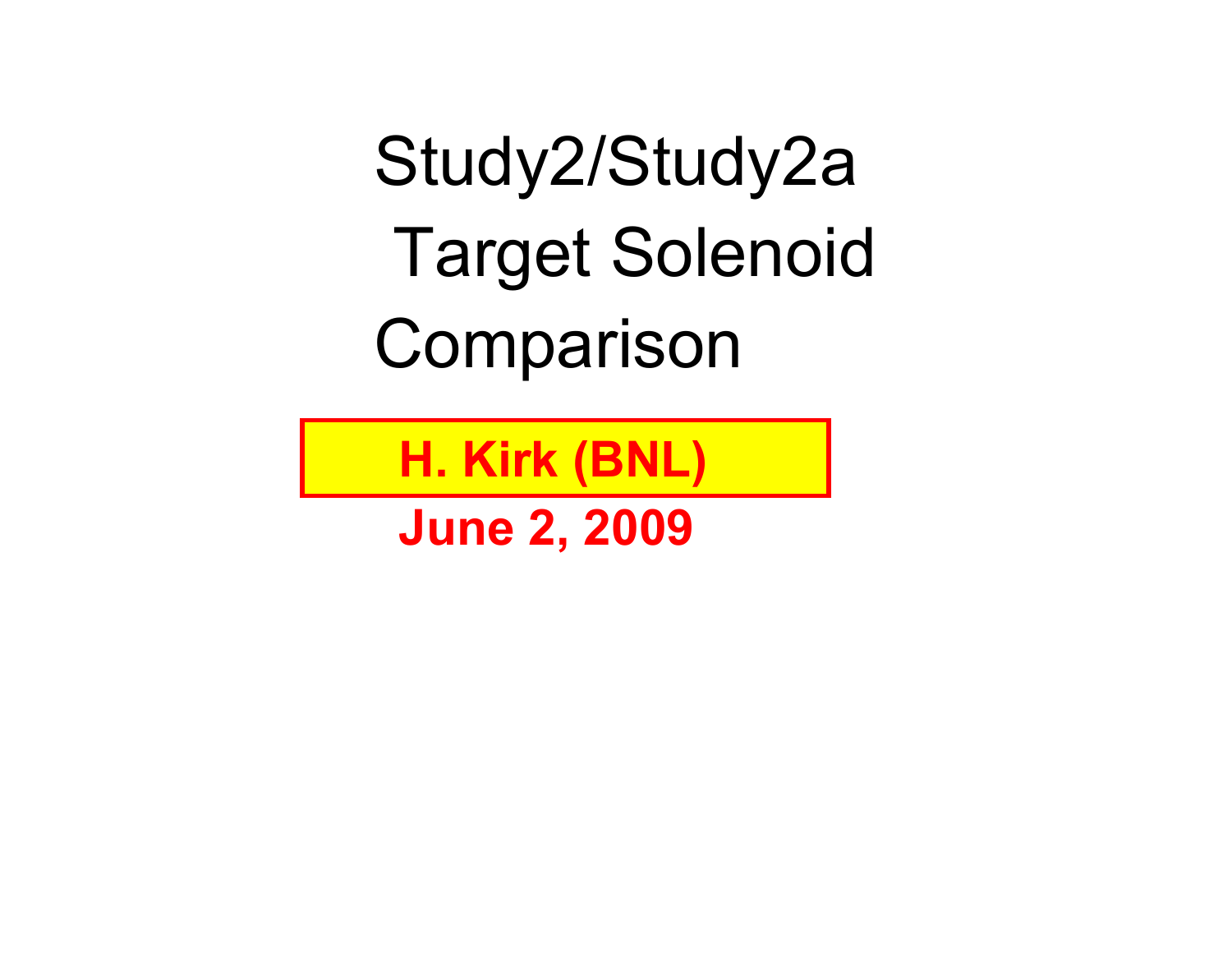## The Study2 Target



length (cm)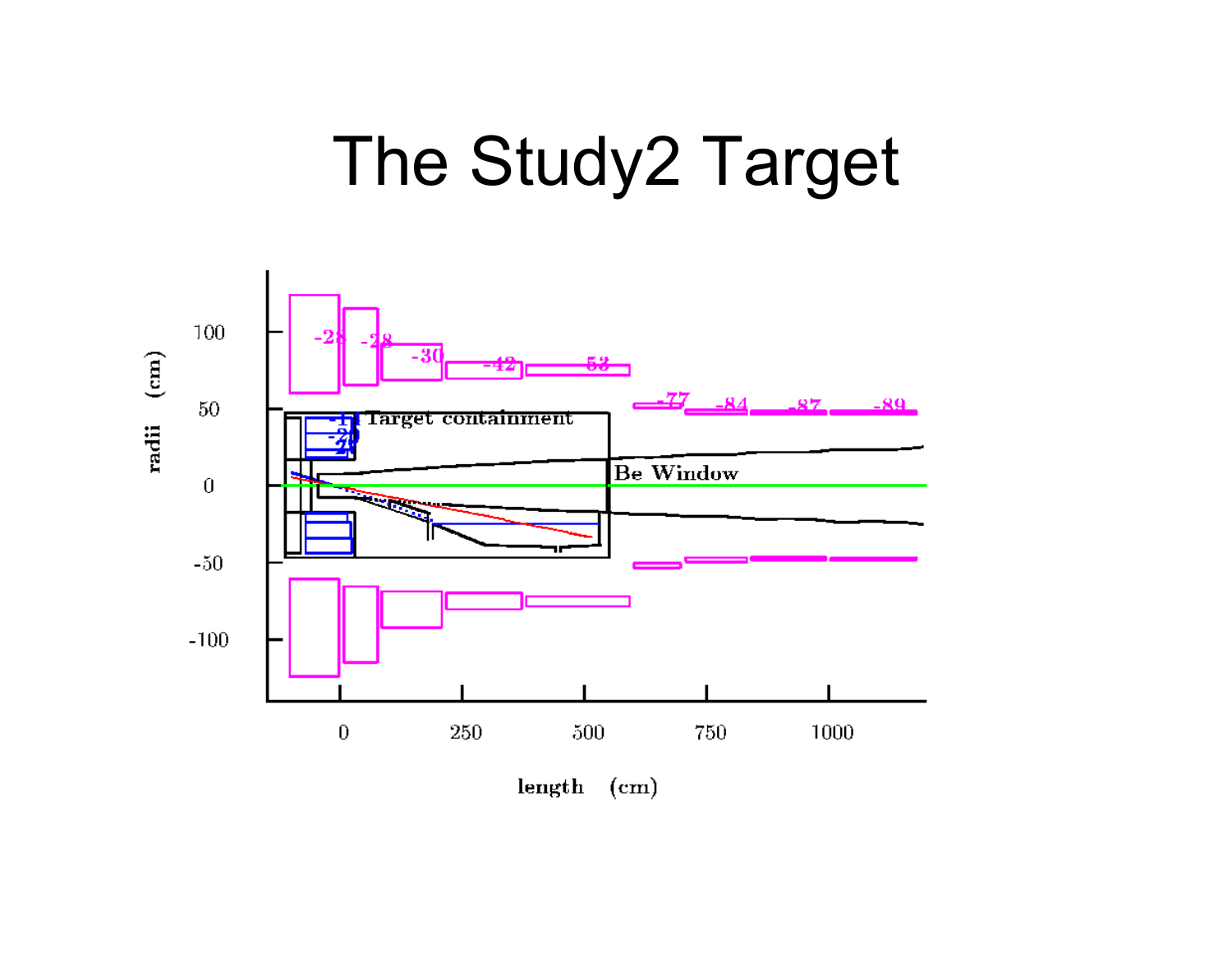## The solenoid parameters

|          | $\boldsymbol{z}$ | Gap      | $\Delta z$ | $\overline{R_i}$ | $\Delta R$ | I/A        | nI    | nIl     |
|----------|------------------|----------|------------|------------------|------------|------------|-------|---------|
|          | $\rm (m)$        | (m)      | (m)        | (m)              | (m)        | $(A/mm^2)$ | (A)   | $(A-m)$ |
| Fe       | 0.980            | 0.980    | 0.108      | 0.000            | 0.313      | 0.00       | 0.00  | 0.00    |
|          | 1.088            | 0.000    | 0.312      | 0.000            | 0.168      | 0.00       | 0.00  | 0.00    |
| Cu coils | 1.288            | $-0.112$ | 0.749      | 0.178            | 0.054      | 24.37      | 0.98  | 1.26    |
|          | 1.288            | $-0.749$ | 0.877      | 0.231            | 0.122      | 19.07      | 2.04  | 3.74    |
|          | 1.288            | $-0.877$ | 1.073      | 0.353            | 0.137      | 14.87      | 2.18  | 5.78    |
| SC coils | 0.747            | $-1.614$ | 1.781      | 0.636            | 0.642      | 23.39      | 26.77 | 160.95  |
|          | 2.628            | 0.100    | 0.729      | 0.686            | 0.325      | 25.48      | 6.04  | 32.23   |
|          | 3.457            | 0.100    | 0.999      | 0.776            | 0.212      | 29.73      | 6.29  | 34.86   |
|          | 4.556            | 0.100    | 1.550      | 0.776            | 0.107      | 38.26      | 6.36  | 33.15   |
|          | 6.206            | 0.100    | 1.859      | 0.776            | 0.066      | 49.39      | 6.02  | 30.59   |
|          | 8.000            | $-0.065$ | 0.103      | 0.416            | 0.051      | 68.32      | 0.36  | 1.00    |
|          | 8.275            | 0.172    | 2.728      | 0.422            | 0.029      | 69.27      | 5.42  | 14.88   |
|          | 11.053           | 0.050    | 1.749      | 0.422            | 0.023      | 75.62      | 3.00  | 8.18    |
|          | 12.852           | 0.050    | 1.750      | 0.422            | 0.019      | 77.37      | 2.61  | 7.09    |
|          | 14.652           | 0.050    | 1.749      | 0.422            | 0.017      | 78.78      | 2.30  | 6.22    |
|          | 16.451           | 0.050    | 1.750      | 0.422            | 0.015      | 79.90      | 2.07  | 5.59    |
|          | 18.251           | 0.050    | 2.366      | 0.422            | 0.013      | $-0.85$    | 2.53  | 6.80    |

# Z0[cm] dZ[cm] R0[cm] dR[cm] -120.3d0 178.1d0 63.6d0 64.2d067.8d0 72.9d0 68.6d0 32.5d0150.7d0 99.9d0 77.6d0 21.2d0260.6d0 155.0d0 77.6d0 10.7d0425.6d0 185.9d0 77.6d0 6.6d0605.0d0 10.3d0 41.6d0 5.1d0632.5d0 272.8d0 42.2d0 2.9d0910.3d0 174.9d0 42.2d0 2.3d01090.2d0 175.0d0 42.2d0 1.9d01270.2d0 174.9d0 42.2d0 1.7d01450.1d0 175.0d0 42.2d0 1.5d01630.1d0 236.6d0 42.2d0 1.3d01871.7d0 3128.0d0 42.2d0 1.2d0

#### **Study2 Solenoid Parameters MARS Solenoid Parameters**

**There is a 1.95m shift between the two parameter sets The iron plug ends at -0.55m (with the -1.95m shift). The end of the iron plug is at -0.75m in the MARS simulation**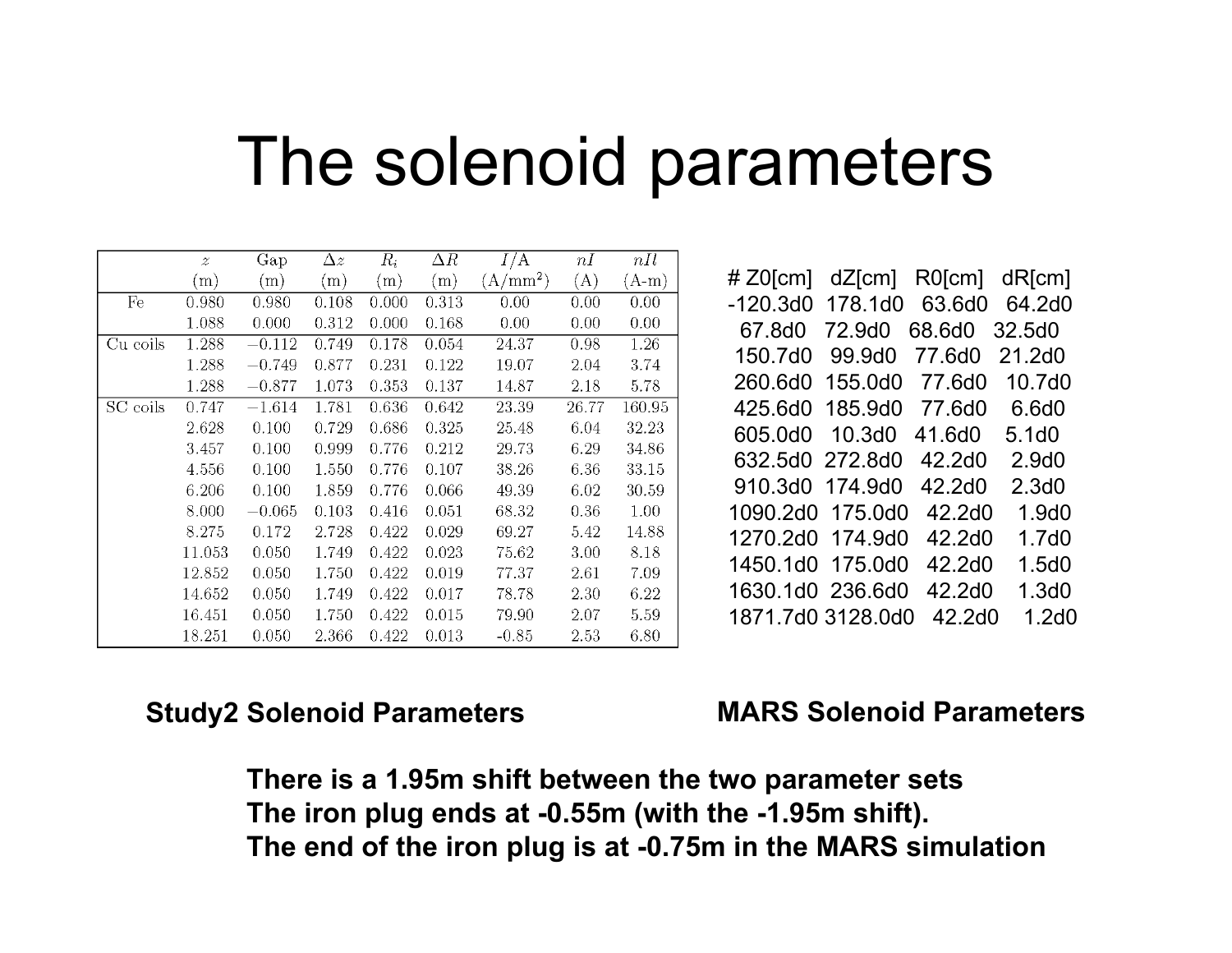# Study2a Field Taper



#### **New field taper improves muon collection by 10%**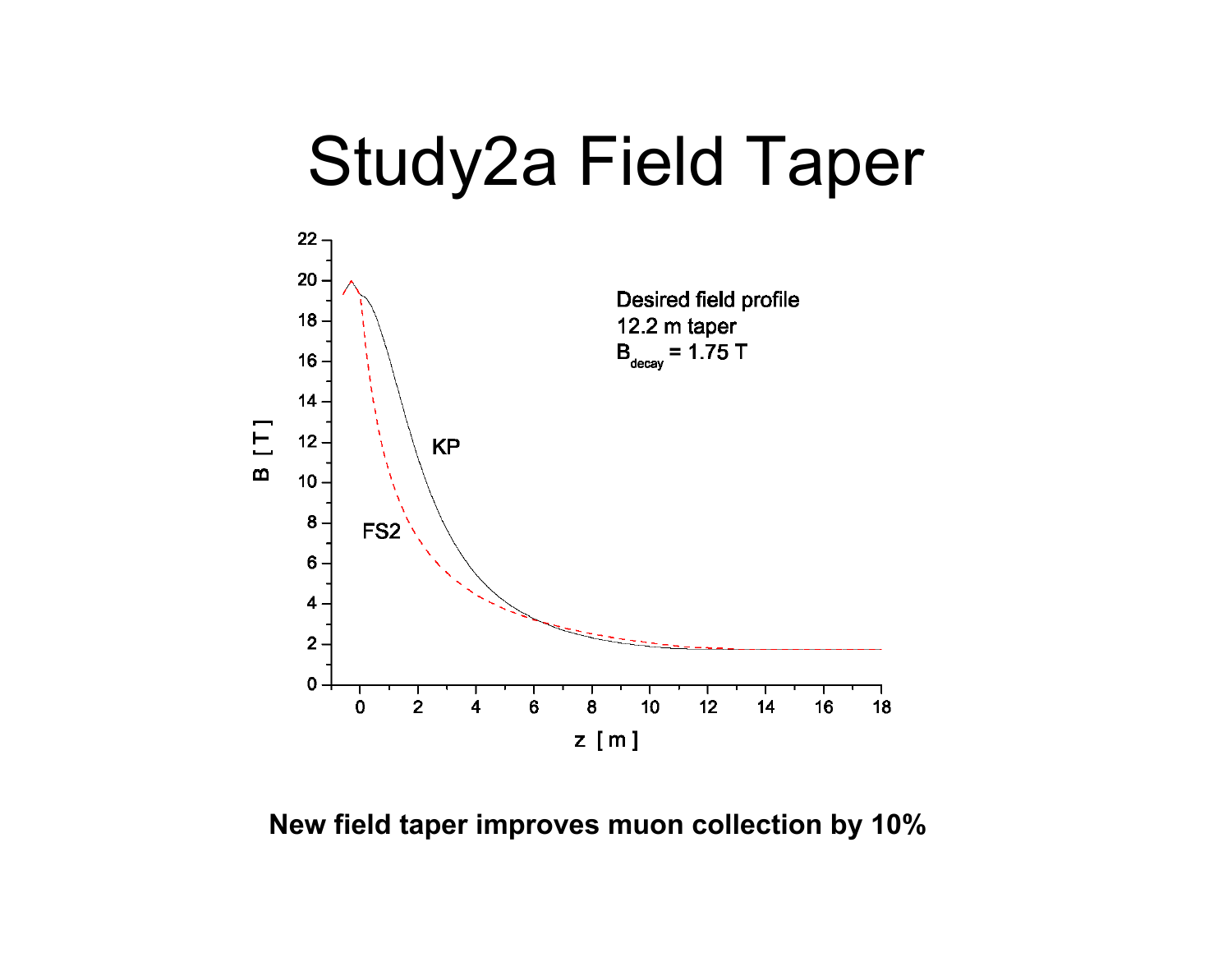# Generation of New Field Taper

TABLE I: Magnetic Lattice Components: target, capture, matching, drift sections

| Target and Capture Section |                     |              |              |                             |                            |  |
|----------------------------|---------------------|--------------|--------------|-----------------------------|----------------------------|--|
| No. (Type)                 | $z$ -position $(m)$ | Length $(m)$ | Radius $(m)$ | Thick <sup>ness</sup> $(m)$ | Current density $(A/mm^2)$ |  |
| 1(SC)                      | $-1.252$            | 0.683        | 0.640        | 0.640                       | 52.87                      |  |
| $2$ (Fe)                   | $-0.846$            | 0.326        | 0.430        | 0.010                       | 29.29                      |  |
| $3$ (Fe)                   | $-0.726$            | 0.206        | 0.150        | $0.010\,$                   | 46.36                      |  |
| $4$ (Cu)                   | $-0.500$            | 0.948        | 0.160        | 0.070                       | 16.52                      |  |
| 5(Gu)                      | $-0.500$            | 1.320        | 0.240        | 0.100                       | 19.69                      |  |
| $6$ (Cu)                   | $-0.500$            | 1.791        | 0.350        | 0.160                       | 20.96                      |  |
| 7(SC)                      | $-0.400$            | 0.690        | 1.000        | 0.210                       | 26.23                      |  |
| 8(SC)                      | 0.310               | 0.640        | 0.800        | 0.210                       | 52.95                      |  |
| 9(SC)                      | 1.070               | 0.850        | 0.800        | 0.210                       | 63.02                      |  |
| 10(SC)                     | 1.940               | 0.880        | 0.800        | 0.150                       | 47.09                      |  |
| 11(SC)                     | 2.840               | 1.160        | 0.800        | 0.090                       | 56.74                      |  |
| 12 (SC)                    | 4.100               | 0.470        | 0.673        | 0.070                       | 45.97                      |  |
| 13 (SC)                    | 4.590               | 1.127        | 0.800        | 0.050                       | 65.18                      |  |
| 14 (SC)                    | 5.803               | 1.070        | 0.740        | 0.050                       | 44.00                      |  |
| 15 (SC)                    | 6.910               | 1.360        | 0.849        | 0.050                       | 39.77                      |  |
| 16 (SC)                    | 8.500               | 0.990        | 1.000        | 0.050                       | 45.69                      |  |
| 17 (SC)                    | 9.800               | 1.900        | 1.000        | 0.050                       | 32.01                      |  |
| 18 (SC)                    | 12.180              | 0.470        | 1.000        | 0.100                       | 42.96                      |  |

### **Fernow/Gallardo May, 2004**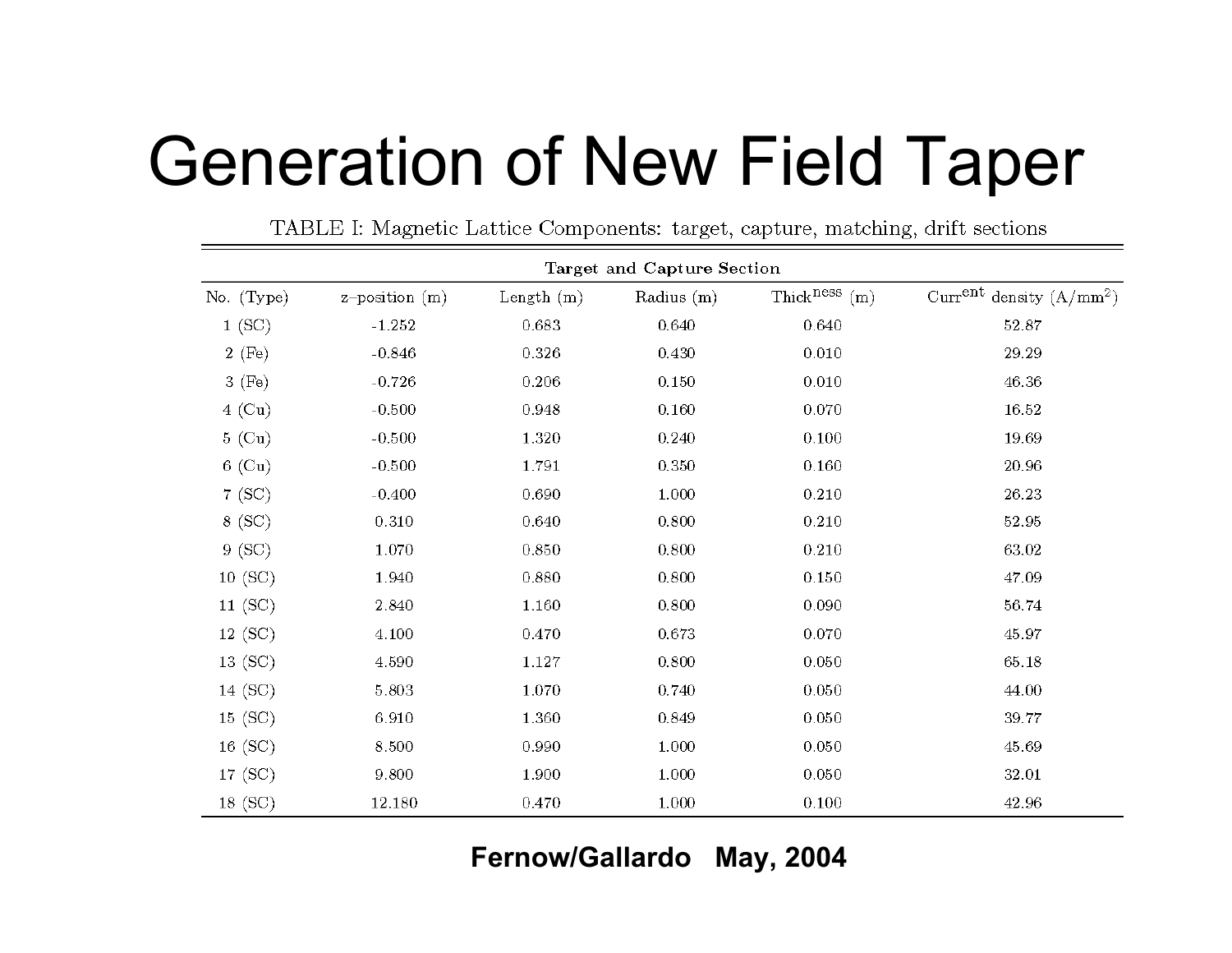### The Study2a Solenoid Layout